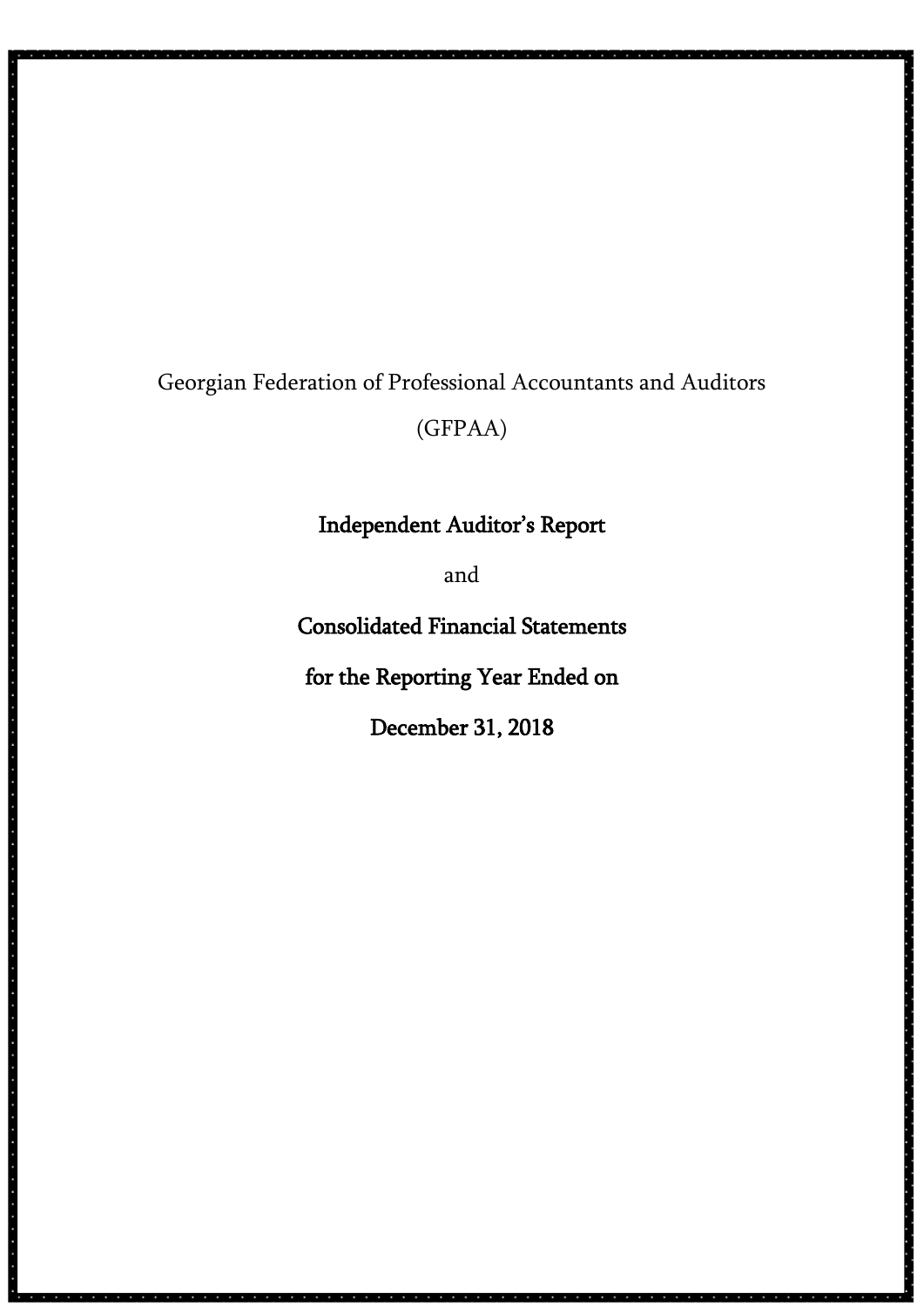|                                     | Contents                                                                                              |            |
|-------------------------------------|-------------------------------------------------------------------------------------------------------|------------|
| $N^{\! \scriptscriptstyle\text{D}}$ | <b>Table of Contents</b>                                                                              | Pg         |
| $\mathbf{1}$                        | <b>Auditor's Report</b>                                                                               | 3          |
| $\overline{2}$                      | <b>Consolidated Comprehensive Income Statement</b>                                                    | 5          |
| $\overline{3}$                      | <b>Consolidated Statement of Financial Position</b>                                                   | 6          |
| $\overline{4}$                      | <b>Consolidated Cash Flow Statement</b>                                                               | 7          |
| 5                                   | <b>Consolidated Statement of Changes in Equity</b>                                                    | 8          |
| 6                                   | Accounting Policy Used for Preparation of Consolidated Financial Statements and<br><b>Disclosures</b> | $9-$<br>23 |
|                                     |                                                                                                       |            |
|                                     |                                                                                                       |            |
|                                     |                                                                                                       |            |
|                                     |                                                                                                       |            |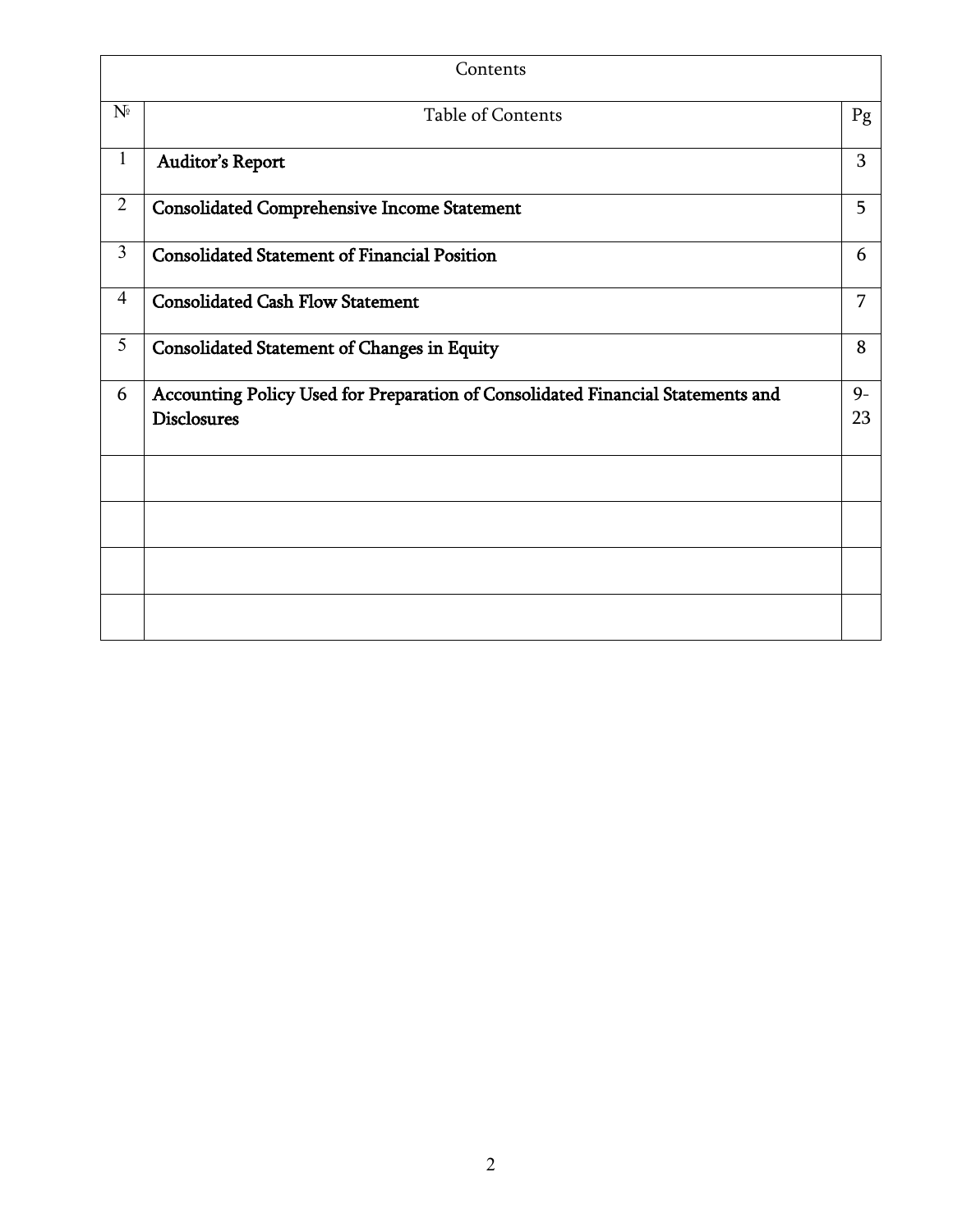

# *Audit Company*

### Independent Auditor's Report

To the management of Georgian Federation of Professional Accountants and Auditors (GFPAA), NCLE

#### Auditor's Report on Consolidated Financial Statements Opinion

We have audited the accompanying consolidated financial statements of Georgian Federation of Professional Accountants and Auditors (GFPAA), NCLE, which comprise consolidated statement of financial position as at December 31, 2018, and the consolidated comprehensive income statement, consolidated statement of changes in equity and consolidated cash flow statement for the year then ended, and a summary of significant accounting policies and other disclosures.

In our opinion, the consolidated financial statements present fairly, in all material respects, the financial position of Georgian Federation of Professional Accountants and Auditors (GFPAA), NCLE, as at December 31, 2017, and (of) its financial performance and its cash flows for the year then ended in accordance with International Financial Reporting Standards for Small and Medium Enterprises (IFRS of SMEs).

#### Basis of Opinion

We conducted our audit in accordance with International Standards on Auditing (ISA). Our responsibilities as defined under the standards are described in detail in the section 'Auditor's Responsibility for the Audit of Financial Statement' of the Auditor's Reports. We are independent from the Georgian Federation of Professional Accountants and Auditors in compliance with the Code of Ethics issued by International Ethics Standards Board for Accountants (IESBA) and those ethical norms, which are related to the audit of the financial statements conducted by us. Besides, we fulfilled other ethical obligations required by the norms and the Code of Ethics by IESBA. We believe that the audit evidence we have obtained is sufficient and appropriate to provide a basis for our audit opinion. Responsibilities of the Management and Persons in Charge of Governance for the Financial Statements

Management is responsible for preparation and fair presentation of the financial statements in accordance with with International Financial Reporting Standards for Small and Medium Enterprises (IFRS of SMEs), as well as for establishment of such internal control that it considers necessary for preparation of financial statements that are free from material misstatement, whether due to fraud or error.

In preparing the financial statements, management is responsible for assessing the GFPAA's ability to continue as a going concern, disclosing, as applicable, matters related to going concern and using the going concern basis of accounting unless management either intends to liquidate the Company or to cease operations, or has no realistic alternative but to do so.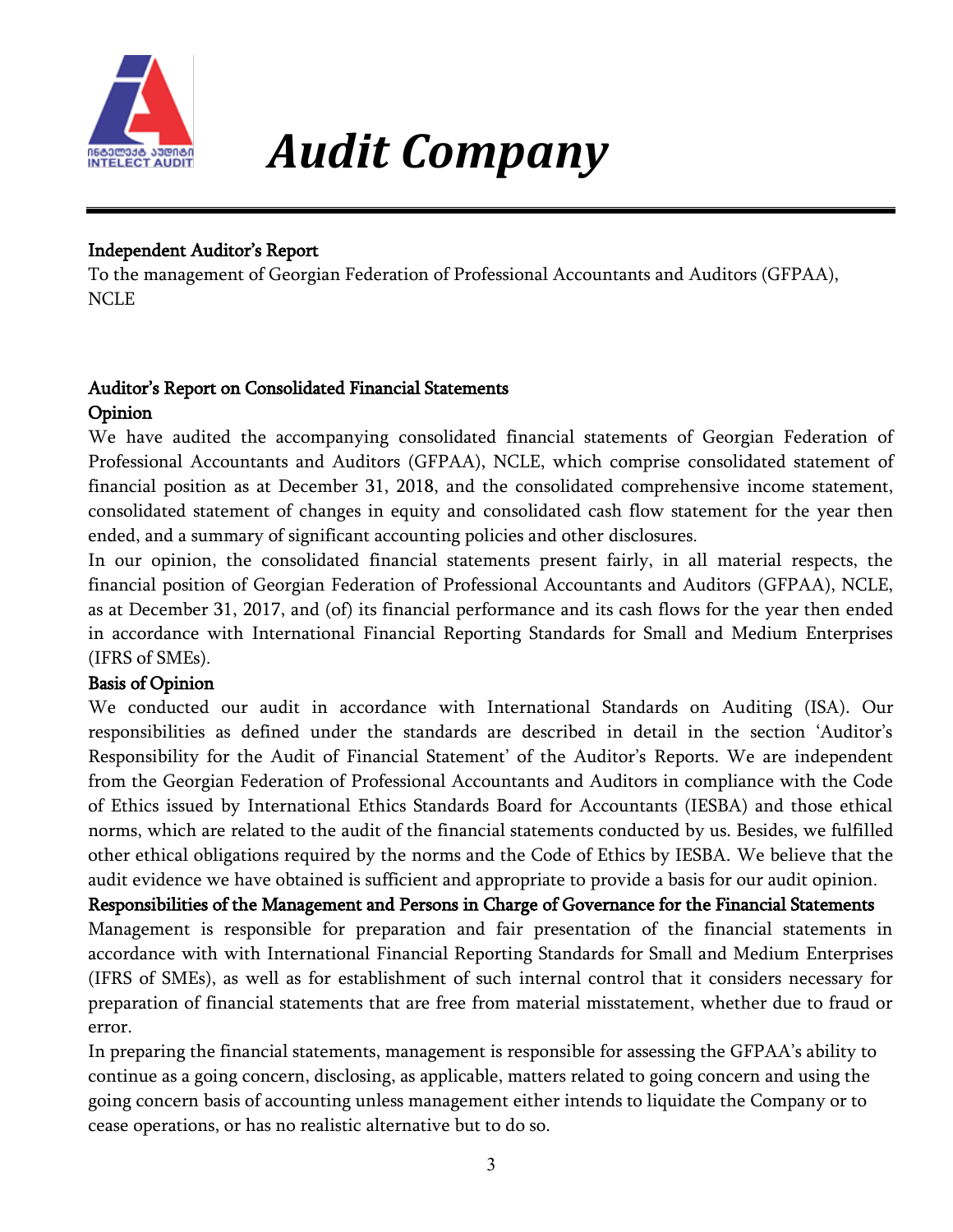The persons in charge of governance are responsible for overseeing the process for preparation and presentation of GFPAA's financial statements.

#### Auditor's Responsibilities for the Audit of the Financial Statements

Our objective is to obtain reasonable assurance about whether the consolidated financial statements are free from material misstatement whether due to fraud or error and to prepare auditor's report, which contains our opinion. The reasonable assurance represents high level assurance but it is not a guarantee that audit conducted in accordance with ISA will always reveal any such misstatement. The misstatements might be caused due to fraud or error and they are considered material if it is reasonably expected that they, together or separately, will have impact on the economic decisions of the users taken on the basis of these financial statements.

Engagement Partner

Lasha Vepkhvadze

On behalf of Intelect Audit

Tbilisi, Georgia

16/04/2019

Audit Company Intelect Audit. 6 Bakradze Street, Tbilisi, Georgia; E-mail: intelektauditi@gmail.com;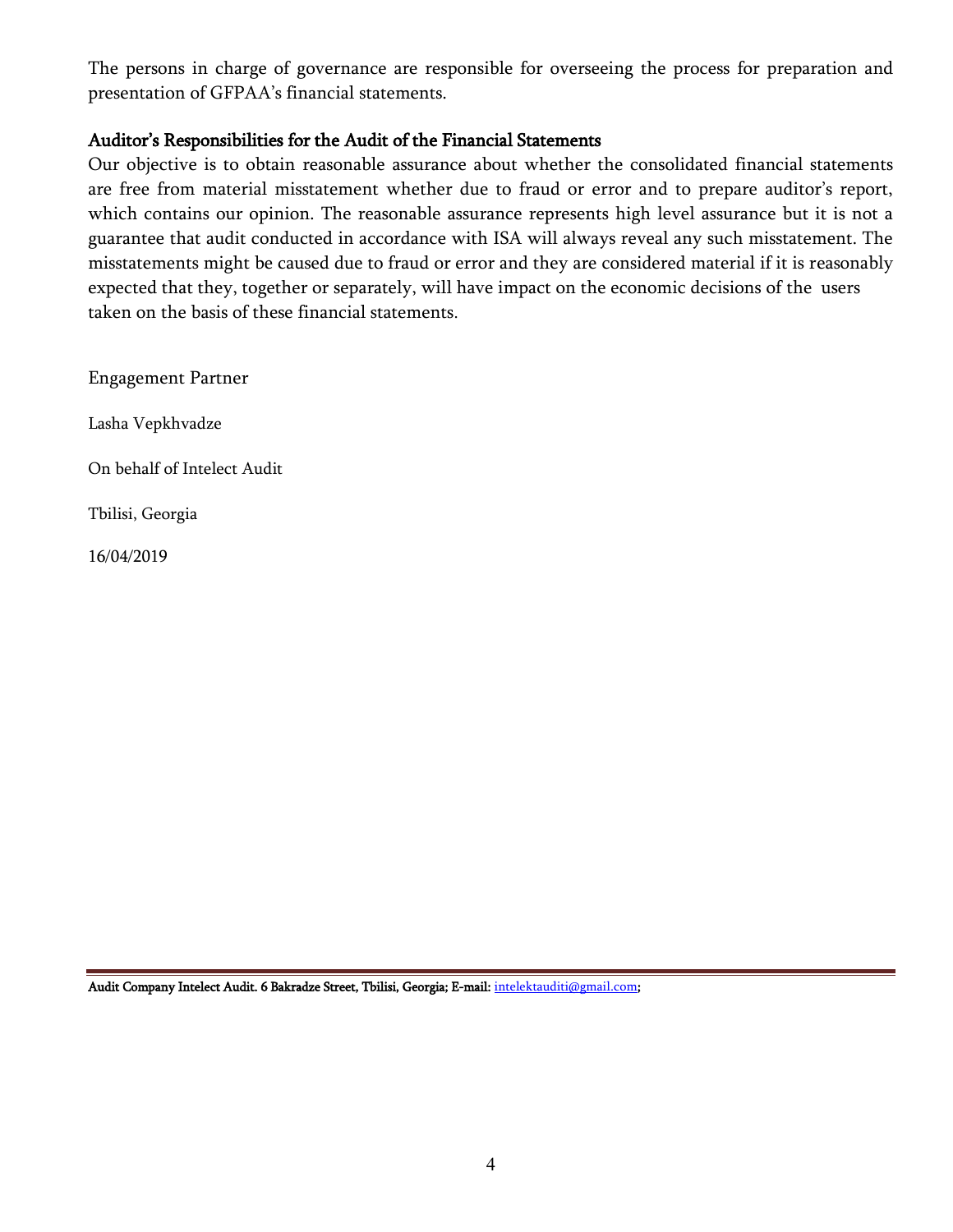### Audited Consolidated Financial Statements of Georgian Federation of Professional Accountants and Auditors (GFPAA), as of December 31, 2018

# Consolidated Comprehensive Income Statement

for the year ended December 31, 2018 (GEL)

|                                         |    | 2018     | 2017     |
|-----------------------------------------|----|----------|----------|
| Revenue                                 | 1) | 1407501  | 1430178  |
| <b>Other Income</b>                     | 2) | 361403   | 373623   |
| <b>Changes in Inventory Balance</b>     |    | 120641   | (4078)   |
| Purchase of Inventory                   |    | (93626)  | (96133)  |
| Salary Expense                          |    | (843062) | (893831) |
| Depreciation and Amortization Expense   |    | (40965)  | (42120)  |
| Other Expense                           | 3) | (811341) | (564304) |
| Profit-Loss Before Tax                  |    | 100551   | 203335   |
| Tax Expense                             |    | (32490)  | (1,729)  |
| Net Profit-Loss of the Reporting Period |    | 68061    | 201606   |
| Share of parent company                 |    | (22062)  | 95590    |
| Non-controlling Interest                |    | 90123    | 106016   |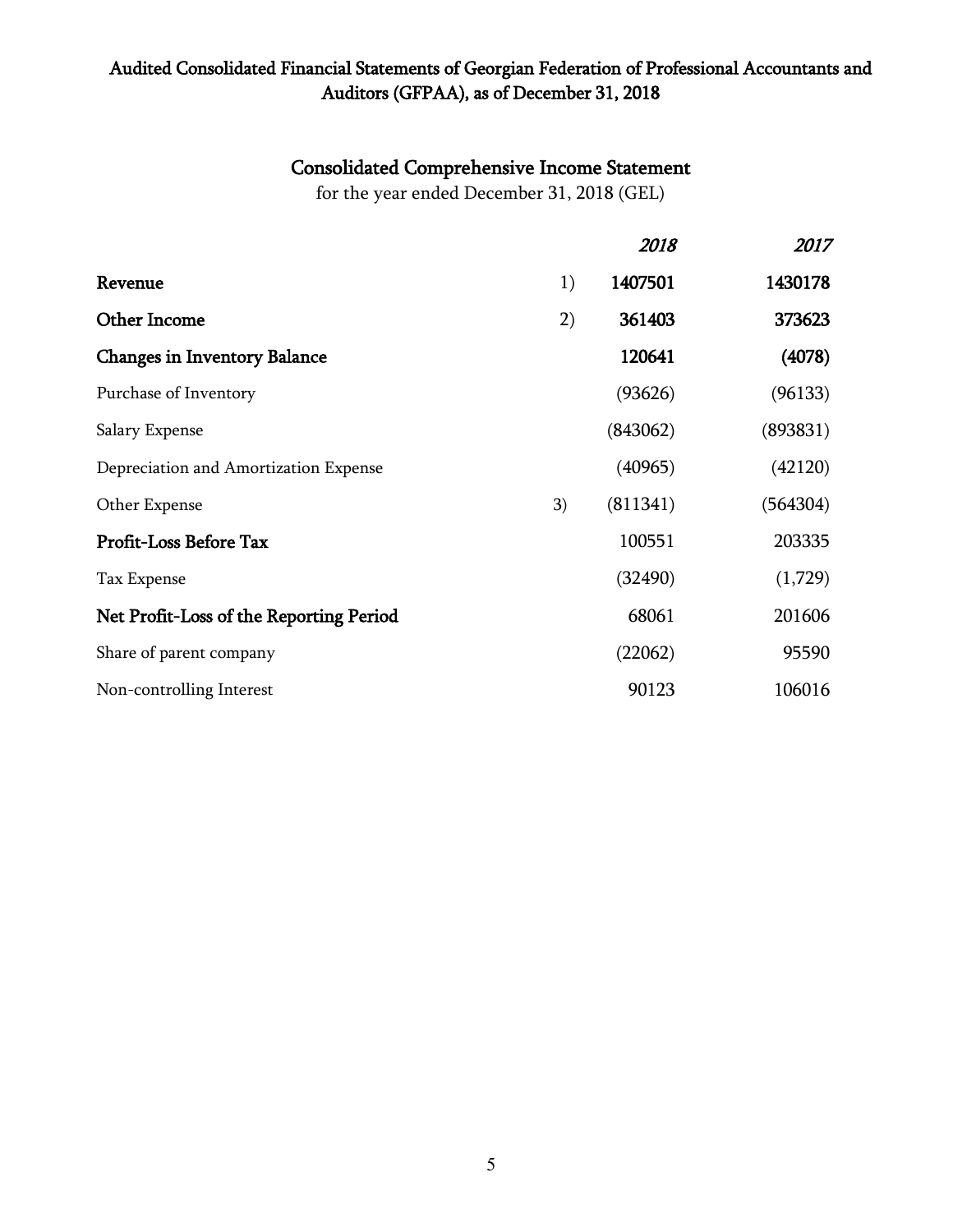# Consolidated Statement of Financial Position

as of December 31, 2018 (GEL)

| Assets                               |     |                  | 31.12.2018 |         | 31.12.2017 |
|--------------------------------------|-----|------------------|------------|---------|------------|
| <b>Non-Current Assets</b>            |     |                  |            |         |            |
| Property, Plant and Equipment, Net   | 4)  | 755702           |            | 685343  |            |
| <b>Intangible Assets</b>             | 5)  | 18534            |            | 24225   |            |
| Deferred Tax Asset                   |     | $\boldsymbol{0}$ |            | 42582   |            |
| Investments in Other Entities        |     | 400              |            | 400     |            |
| <b>Total Non-Current Assets</b>      |     |                  | 774636     |         | 752550     |
| <b>Current Assets</b>                |     |                  |            |         |            |
| Inventory                            | 6)  | 189576           |            | 69838   |            |
| Trade and Other Receivables          | 7)  | 181296           |            | 211897  |            |
| Loans Receivable                     | 8)  | 12570            |            | 37415   |            |
| Cash and Cash Equivalents            | 9)  | 986699           |            | 1076662 |            |
| <b>Total Current Assets:</b>         |     |                  | 1370141    |         | 1395812    |
| <b>Total Assets:</b>                 |     |                  | 2144777    |         | 2148362    |
| <b>Equity and Liabilities</b>        |     |                  |            |         |            |
| <b>Capital and Reserves</b>          |     |                  |            |         |            |
| GFPAA Development Fund               |     | 1476759          |            | 1454866 |            |
| Retained Earnings                    |     | 68061            |            | 112016  |            |
| Non-controlling Interest             |     | 402531           |            | 415799  |            |
| <b>Total Capital and Reserves</b>    |     |                  | 1947351    |         | 1982681    |
| Non-current Liabilities              |     |                  |            |         |            |
| Deferred Income Tax                  |     | 0                |            | 4905    |            |
| Deferred Income                      | 10) | 35932            |            | 38410   |            |
| <b>Total Non-current Liabilities</b> |     |                  | 35932      |         | 43315      |
| <b>Current Liabilities</b>           |     |                  |            |         |            |
| Trade and Other Payables             | 11) | 150293           |            | 113023  |            |
| <b>Tax Liabilities</b>               | 12) | 11201            |            | 9343    |            |
| <b>Total Current Liabilities</b>     |     |                  | 161494     |         | 122366     |
| <b>Total Equity and Liabilities</b>  |     |                  | 2144777    |         | 2148362    |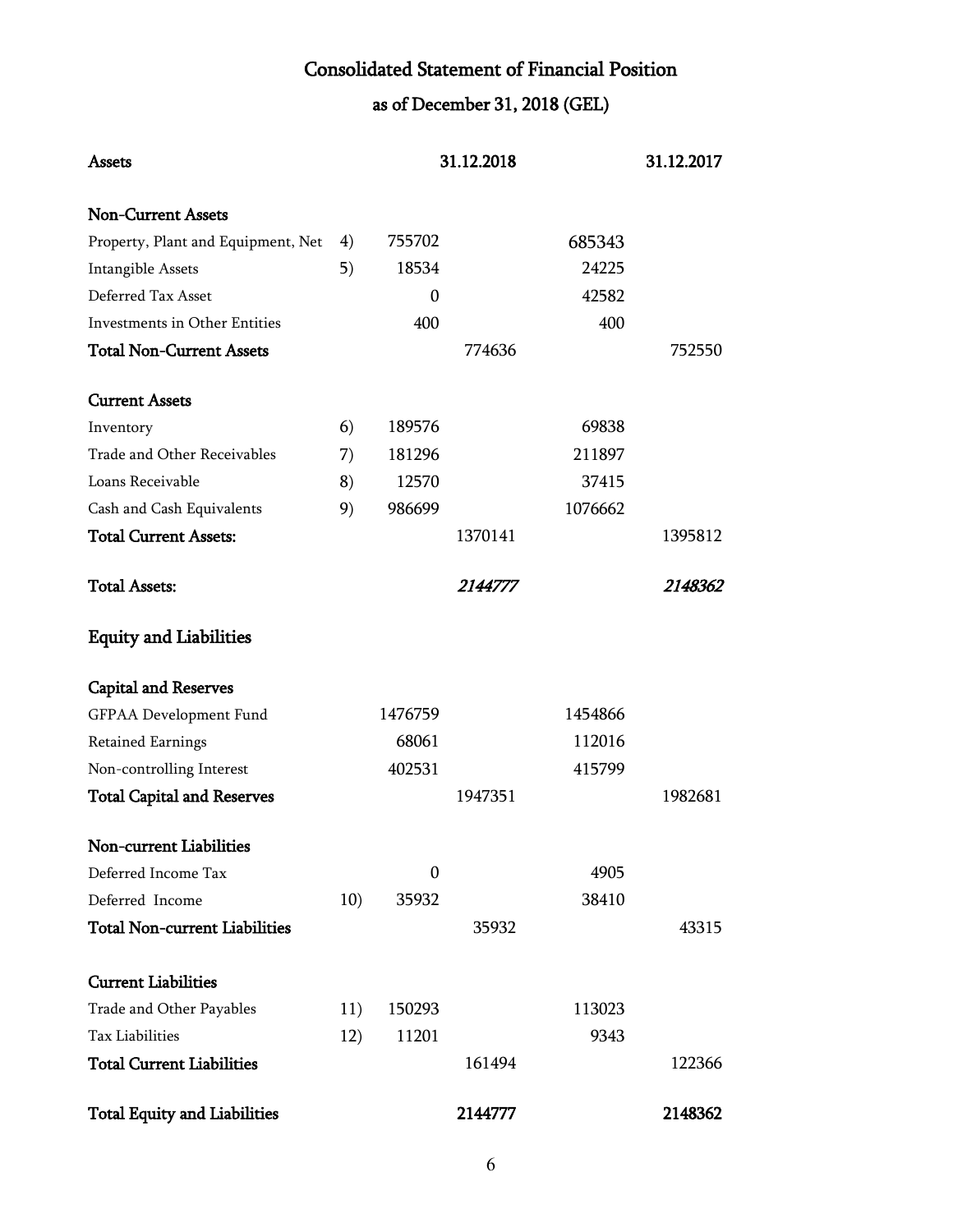# Consolidated Cash Flow Statement

for the Year Ended on December 31, 2018 (GEL)

|                                                                       | 2018     |          | 2017    |
|-----------------------------------------------------------------------|----------|----------|---------|
| <b>Cash Flows from Operating Activities</b>                           |          |          |         |
| Cash receipts from customers                                          | 1632665  | 1695332  |         |
| Membership fees                                                       | 148735   | 164828   |         |
| Dividends issued                                                      | (98150)  | (83790)  |         |
| Other operating income                                                | 68472    | 76229    |         |
| Rent paid                                                             | (88620)  | (108283) |         |
| Cash paid to suppliers                                                | (130519) | (139433) |         |
| Salaries paid                                                         | (728835) | (767017) |         |
| Membership fees paid                                                  | (12836)  | (13527)  |         |
| Payment of administrative and other non-operating<br>expenses         | (326335) | (148720) |         |
| Taxes paid                                                            | (468371) | (447711) |         |
| Net cash from operating activities                                    |          | (3794)   | 227908  |
| Cash flows from investing activities                                  |          |          |         |
| Repayment of issued loan                                              | 27300    | 20550    |         |
| Proceeds from disposal of non-current assets                          | 17000    | 0        |         |
| Purchase of property, plant and equipment                             | (130470) | (11607)  |         |
| Net cash flows from investing activities                              |          | (86170)  | 8943    |
| Net increase in cash and cash equivalents                             |          | (89964)  | 236851  |
| Cash and cash equivalents at the beginning of the<br>reporting period |          | 1076662  | 839811  |
| Cash and cash equivalents at the end of the reporting<br>period       |          | 986699   | 1076662 |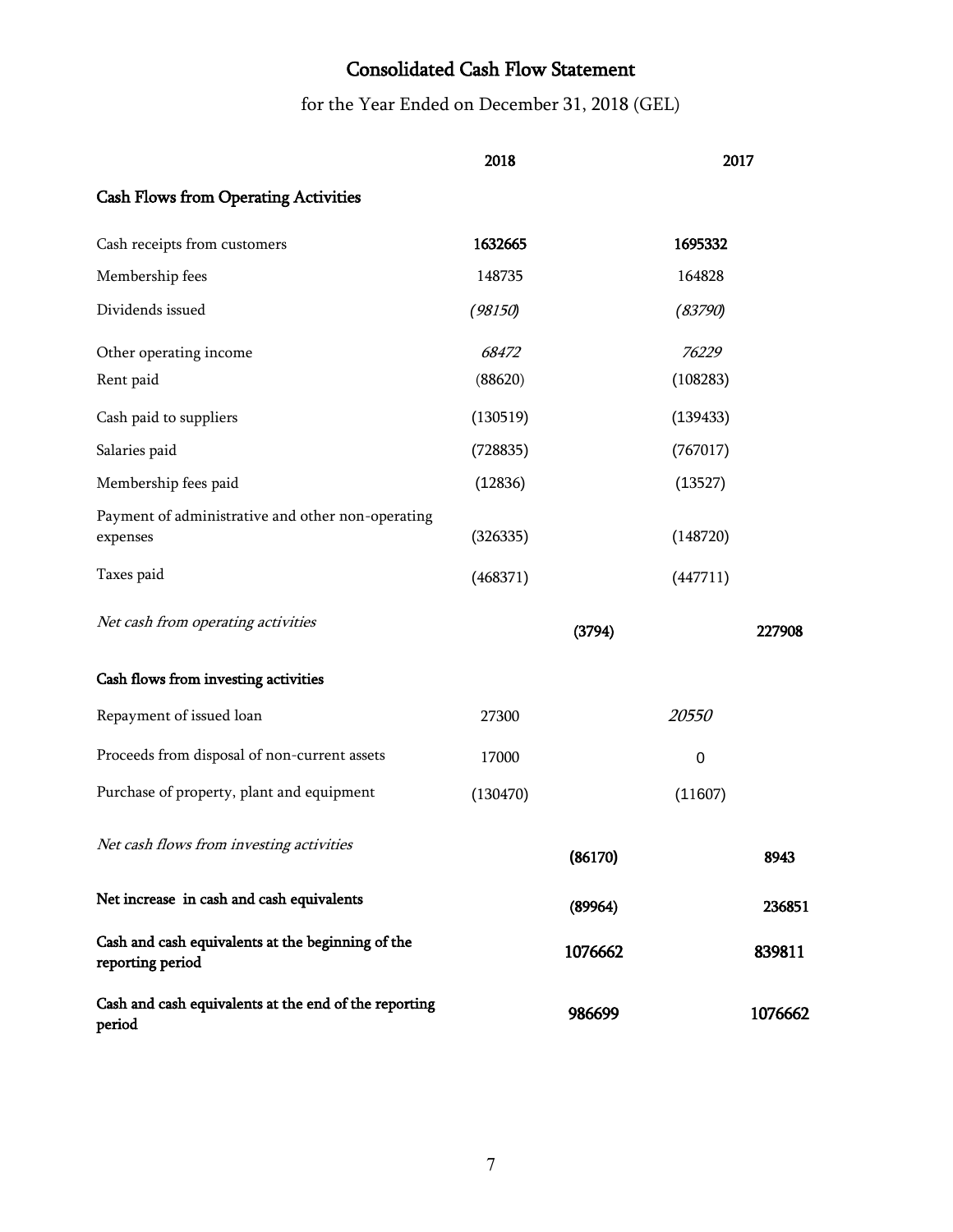# Statement of Changes in Equity

for the Year Ended on December 31, 2018 (GEL)

|                                | <b>GFPAA</b><br>Development<br>Fund | Non-controlling Interest | Total    |
|--------------------------------|-------------------------------------|--------------------------|----------|
| <b>Balance at 31.12.2016</b>   | <i>1471293</i>                      | 397982                   | 1869275  |
| Current period net profit-loss | 95590                               | 106016                   | 201606   |
| Dividends issued               | 0                                   | (88200)                  | (88200)  |
| <b>Balance at 31.12.2017</b>   | 1566883                             | 415798                   | 1982681  |
| Current period net profit-loss | (22062)                             | 90123                    | 68061    |
| Dividends issued               | 0                                   | (103390)                 | (103390) |
| <b>Balance at 31.12.2018</b>   | 1544821                             | 402531                   | 1947352  |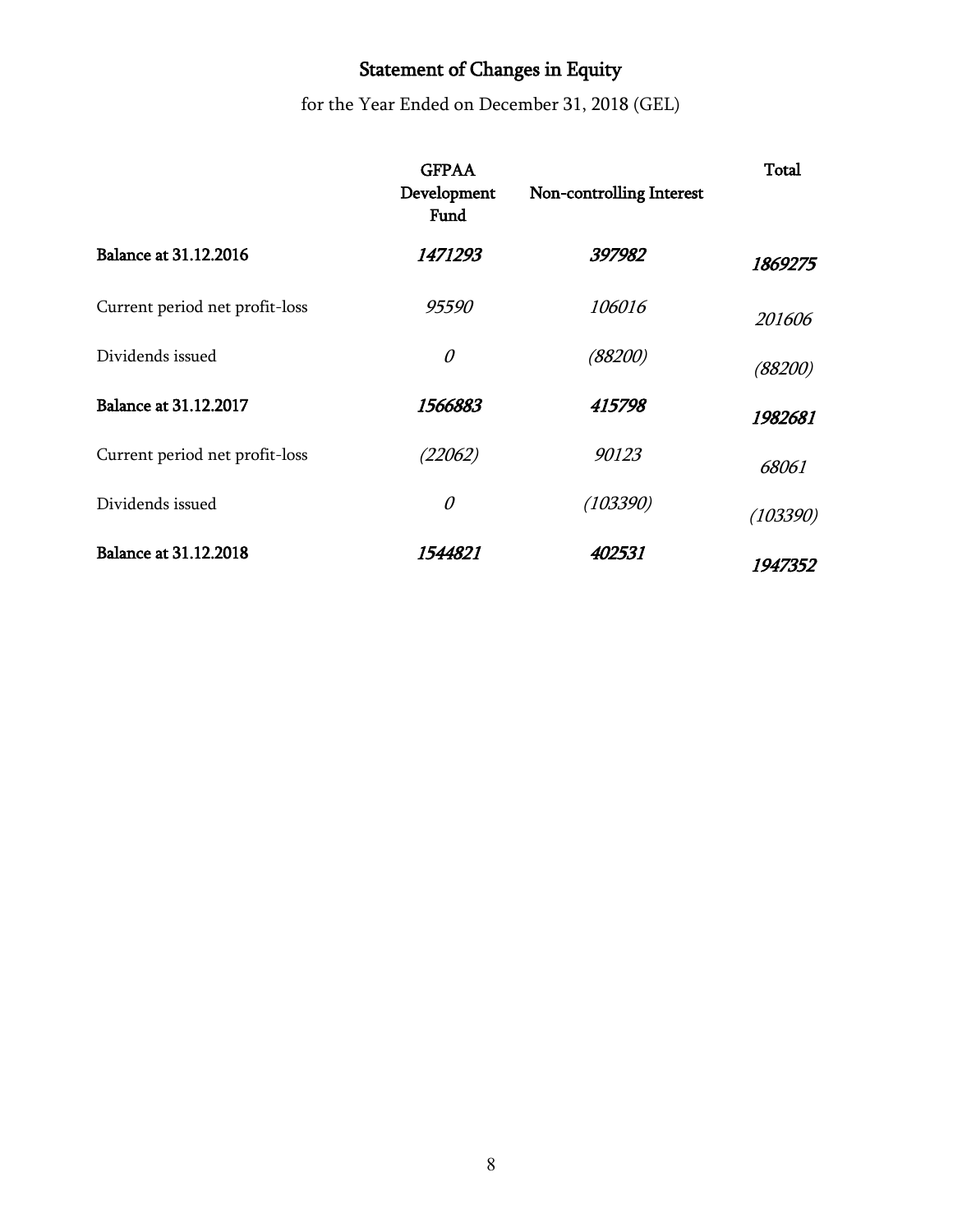### Accounting Policy Used in Preparing Consolidated Financial Statements and Disclosures for the Year Ended on December 31, 2018

#### 1. Background

In line with the Georgian legislation Georgian Federation of Accountants and Auditors (GFPAA) represents membership based professional organization (registered union). Legal address and location of the GFPAA is 61 Tsereteli Avenue, Tbilisi, Georgia. Activities of the GFPAA are mainly related to training, re-training, professional certification and continuous education of accountants and auditors. This financial statements represents Annual Consolidated Financial Statements of GFPAA and its subsidiary LTD Institute of Professional Accountants. The institute carries out educational activities

Economic activities of the GFPAA are mainly related to training, re-training, professional certification and continuous education of accountants and auditors.

GFPAA operates through its headquarters, its subsidiary LTD Institute of Professional Accountants and the following regional and district branches:

- Ajara Autonomous Republic Branch;
- Imereti Regional Branch;
- Samegrelo-Zemo Svaneti Regional Branch;
- Kakheti Regional Branch;
- Rustavi District Branch
- Poti District Branch;
- Gori District Branch.

GFPAA owns shares (20%) also of another legal entity – LTD Accounting Magazine.

#### 2. Basis for preparation of financial statements and accounting policy

This Consolidated Financial Statement is prepared in accordance with International Financial Reporting Standards for Small and Medium-sized Entities issued by the Service for Accounting, Reporting and Auditing Supervision.

Georgian Lari is reporting currency. Quantitative data in the financial statements is rounded to the nearest Lari. The reporting period coincides with calendar year.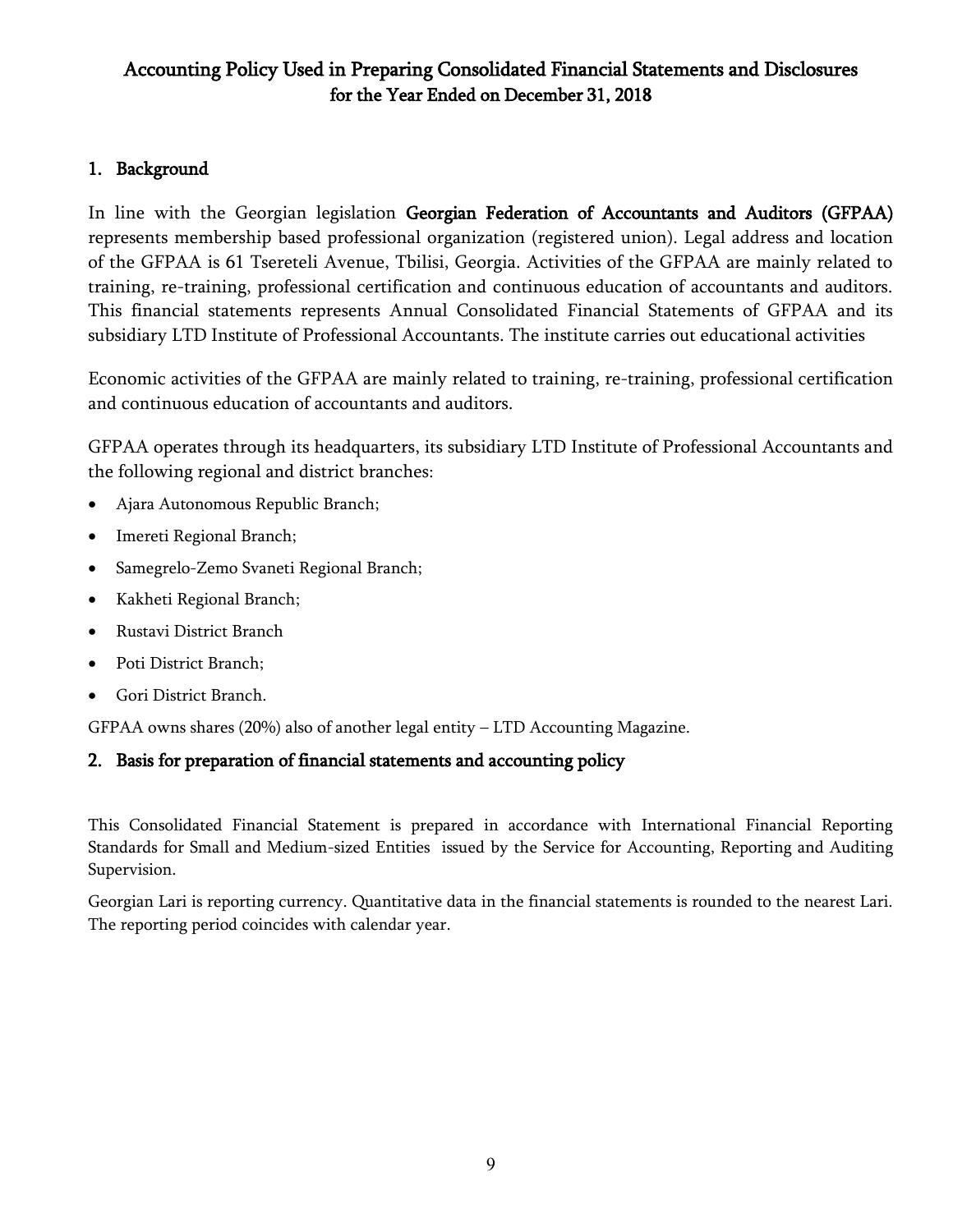#### Basis for Consolidation

The Consolidated Financial Statements includes Financial Statements of GFPAA and its subsidiary LTD Institute of Professional Accountants. It is prepared on the basis of going concern principle and accrual accounting. All intragroup transactions, balances, income and expenses are eliminated in the financial statements.

Information on the subsidiary of GFPAA

| ## | Name                                         | Main Activity                           | Place of Registration<br>and Operations | Owned share/voting shares<br>(9/0) |            |
|----|----------------------------------------------|-----------------------------------------|-----------------------------------------|------------------------------------|------------|
|    |                                              |                                         |                                         | 31/12/2018                         | 31/12/2017 |
|    | LTD Institute of<br>Professional Accountants | Training, re-training<br>of accountants | Georgia                                 | 51                                 | 51         |

### 3. Methods used in Preparation of the Financial Statements and Assessments

#### Consolidation Principles

The consolidated financial statement reflects financial information of the GFPAA group as a whole economic entity. In preparing the Consolidated Financial Statements:

- (a) Financial Statements of GFPAA and its subsidiary are unified item by item, by summing up similar assets, liabilities, and equity, income and expense items;
- (b) Balance of the investment by GFPAA in the subsidiary is eliminated as well as share of GFPAA in equity of its subsidiary;
- (c) Non-controlling share is assessed and reflected in the reporting period income or loss of the consolidated subsidiary, separately from GFPAA's share;
- (d) Non-controlling share in net assets of the consolidated subsidiary is assessed and reflected separately from GFPAA's share

#### 4. Accounting Policy

#### 4.1 Income Recognition

Income is recognized by fair value of received or receivable income. It excludes sales discounts as well as discounts for early settlment and batch volume. Income includes only total amount received or receivable under its name.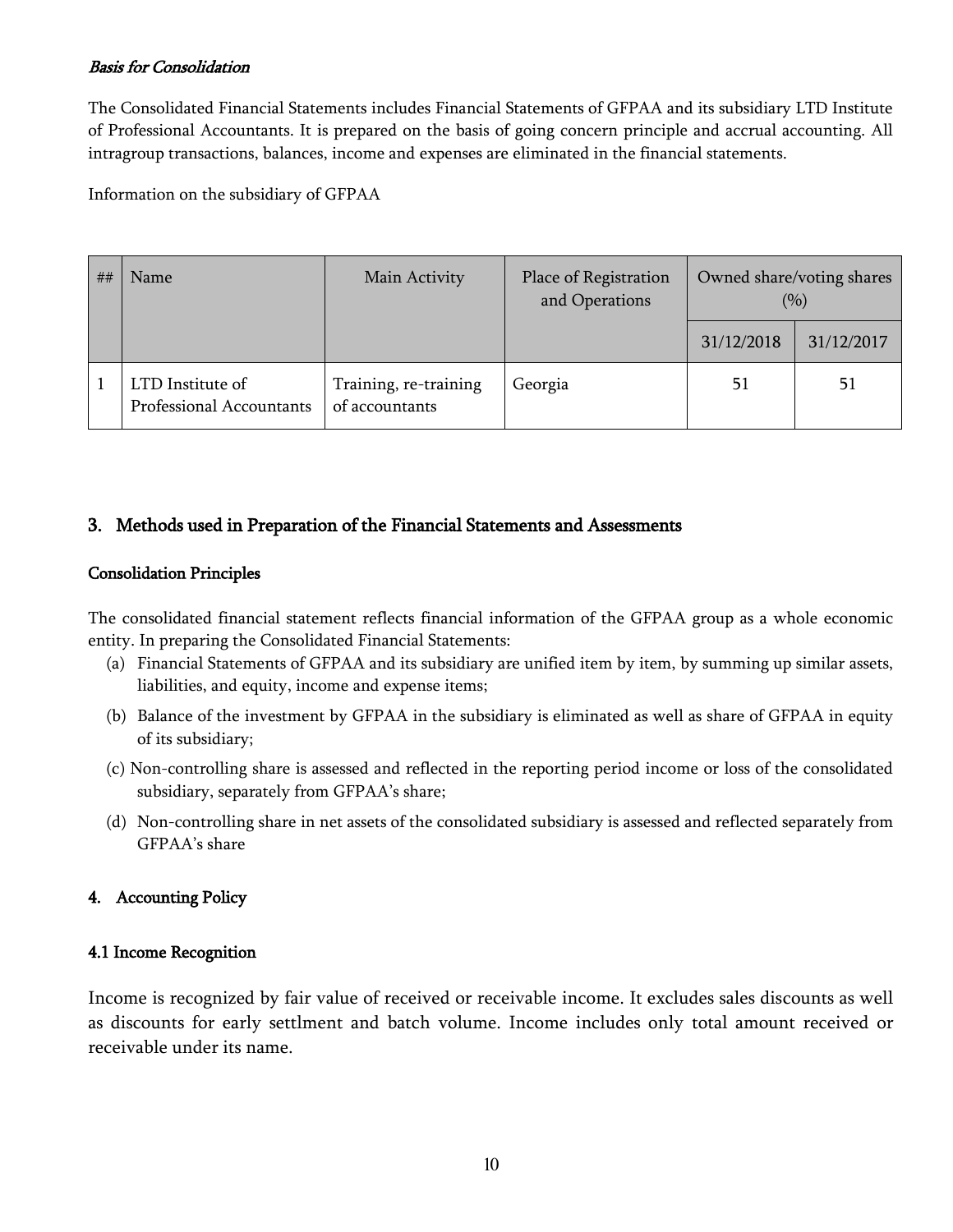service fees are recognised based on completion stage of the applicable service contracts, at the end of the reporting period, if it is possible to reliably estimate results of the services rendered. Otherwise income is recognized only in the amount of already recognized expenses.

Income from sale of goods is recognized when the following conditions are met:

- (a) the entity transferes to the buyer substantially all risks and rewards of ownership the goods;
- (b) the entity does not retain continious menegerial involvement to the level, which is associated with ownership and does not excersize effective control on the goods sold;
- (c) Income can be estimated reliably;
- (d) It is expected that the entity will receive economic benefit from the operation; and
- (e) Reliable estimation of already incurred and future costs related to the operation is possible;

#### 4.2 Financial Instruments

#### Issued loans:

Receivables related to issued long term and short term loans are recognzed based on present value of the cash receivable (including interest and principal repayments) and at the end of the reporting period it is measured by amortized cost using effective interest rate method, with consideration of impairment (possibility of the amount becoming uncollectable).

Receivables related to issued short term loans are recognzed based on undiscounted value of receivable cash or other type of compensation reduced by impairment if the agreement is not a financial operation by nature.

### Trade Receivables

Receivables arising from short term credit sales of services to clients is recognized by undiscounted amount of receivable cash with consideration of impairment (the amount is uncollectable).

### Trade Payables

Receivables arising from short term credit purchase of goods and services from suppliers is recognized by undiscounted amount of payables to the supplier.

### Impairment Loss of Financial Assets

Impairment loss of financial assets measured at amortized cost is difference between the asset's carrying value and present value of estimated cash flows discounted by initial effeqtive interest rate of the asset. When a financial asset has variable interest rate discount rate used for measurement of impairment loss is current effective interest rate set by the agreement.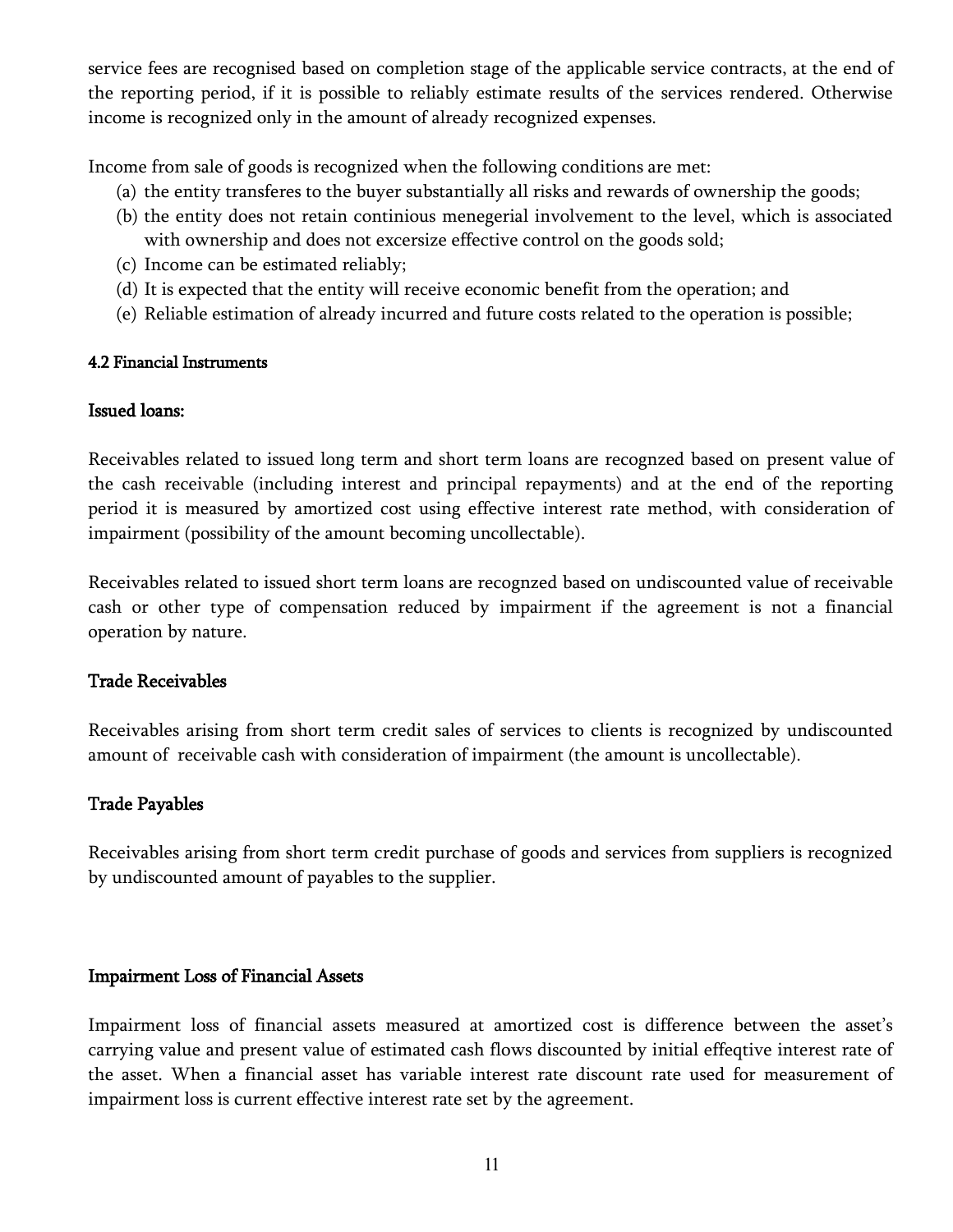Impairment loss of financial assets measured at cost reduced by the amount of impairment loss is difference between the asset's carrying value and best estimate (which will be an approximate amount) of the amount that the entity would receive during the reporting period if the asset were sold.

#### 4.3 Property, Plant and Equipment

Property, plant and equipment (PPP) is reflected in the balance at purchase cost, reduced by accumulated depreciation and impairment loss. Depreciation is calculated using straight-line depreciation method. Useful life of the property, plant and equipment is defined individually and varies from 2 to 10 years. Depreciation rate by the PPE groups are as follows:

| N              | Category               | Depreciation Rate, % |
|----------------|------------------------|----------------------|
| $\mathbf{1}$   | Office equipment       | $20 - 30$            |
| $\overline{2}$ | Furniture and fixtures | $25 - 50$            |
| 3              | Vehicles               | $10-15$              |

Investments in other entities is reflected in the balance sheet at nominal cost.

#### 4.4 Intangible Assets

Intangible assets are measured at cost, reduced by accumulated amortization and accumulated impairment loss.

Amortization is charged on straight line bases for allocation of amortized value on a systemic bases. 10- 15% rate is used to charge annual amortization.

Asset's carrying value, amortization method or usefull life is adjusted prospectively in case of indications of changes in carrying value or useful life of intangible assets.

#### 4.5 Inventory

Inventory is measured at the lower of cost and estimated net realization value reduced by completion and selling costs.

Reduction of inventory value represents impairment loss and it is immediately recognized in profit or loss. If the realization value of inventory, reduced by completion and selling costs, is increased during measurement at the next reporting date, then impairment loss is reinstated so that new carrying value is lower of cost and adjusted selling price reduced by completion and selling costs.

FIFO method is used for measurement of inventory.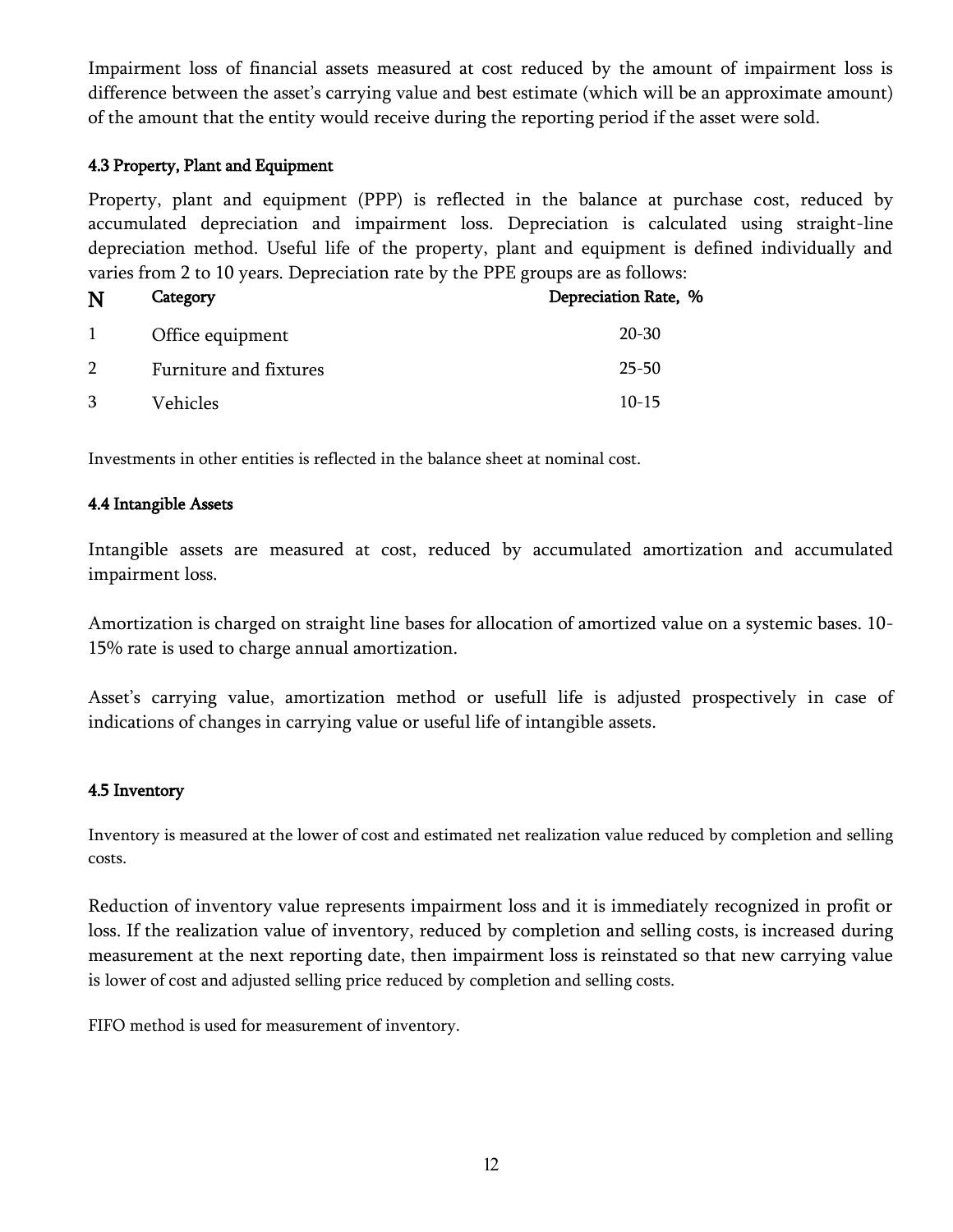#### 4.6 Lease

A lease is classified as financial lease if essentially all risks and economic benefits associated with ownership of assets is transferred to the entity. All other leases are classified as ordinary (operational) leases.

Lease payments under the ordinary lease are reflected in profit or loss during the lease term using straight line method.

Income under ordinary lease is reflected in profit or loss during the lease term using straight line method.

#### 4.7 Investments in Associates

Investment in associate is accounted using cost model. Investments in associates is measured by accumulated impairment loss reduced by cost.

#### 4.8 Impairment of Assets

Property, plant and equipment (that are not accounted in line with revaluation model), intangible assets, investments in associates and investments in joint ventures are reviewed at each reporting date in order to indentify whether there are indications of impairment of the assets. Recoverable amount is of any asset (or groups of related assets) is estimated if impairment indications exist and then it is compared to its carrying value. If recoverable amount is less then carrying value is reduced to recoverable value and impairment loss is immediately recognized in profit or loss.

If impairment loss is recovered/compensated afterwards then carrying value of asset (or group of similar assets) is increased to adjusted recoverable amount (to adjusted selling price, reduced by completion and selling costs in case of inventory) of the asset but not to the amount, which is higher than the amount that would be defined if impairment loss of the asset (or group of similar assets) were not recognized during previous years. Recovered impairment loss is immediately recognized in profit or loss.

#### 4.9 Employee Short Term Benefits

All types of expenditures related to employees short term benefits that employees are entitled to receive for rendering services during the reporting period is recognized as liability and expense (excluding the expenditures, which is recognized in the cost of inventory, property, plant and equipment or other assets).

Amounts recognized as employees short term benefits during the reporting period are measured by undiscounted amount of the short term benefits that are payable to employees for rendering the above mentioned services.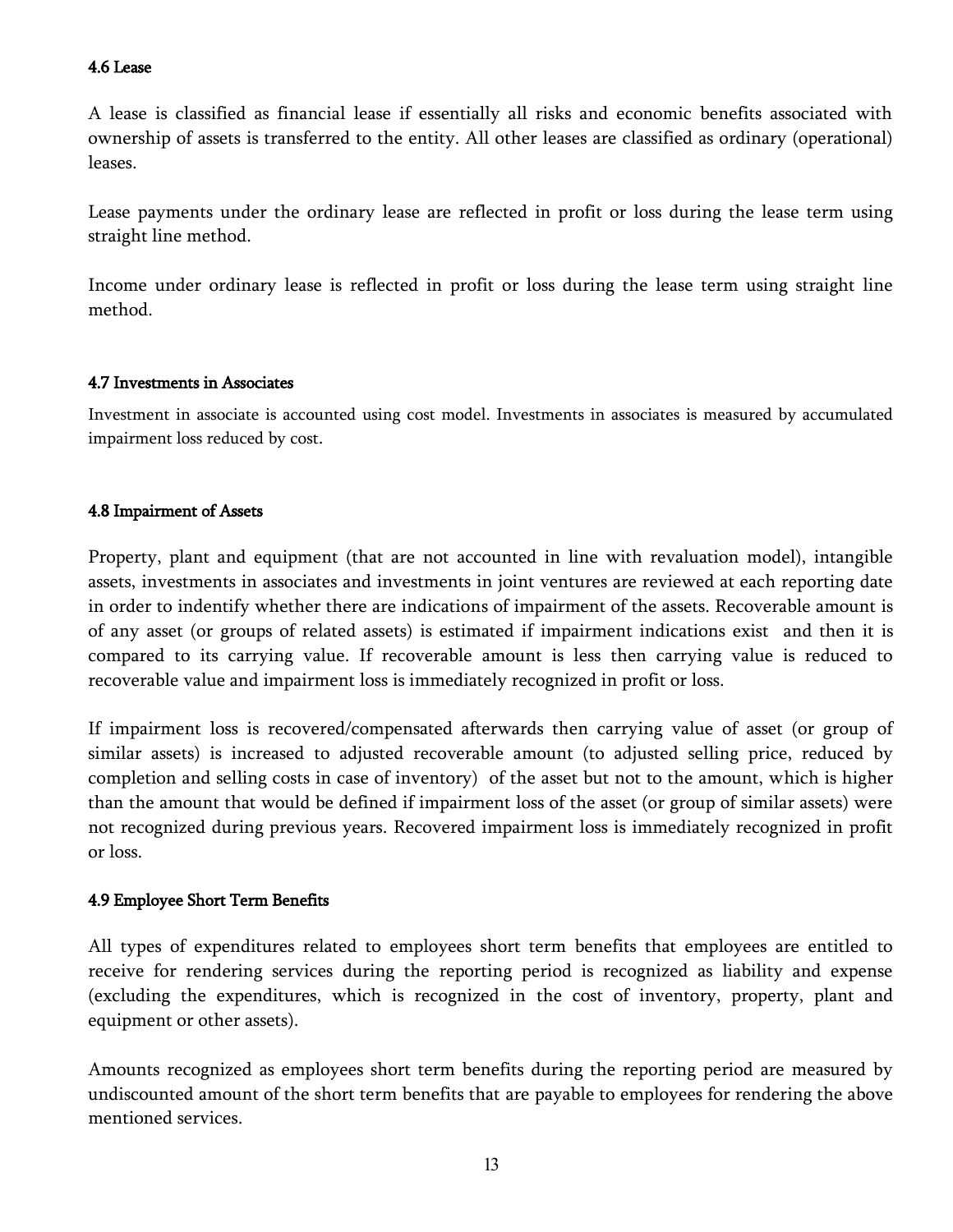#### 4.10 Foreign Currency Operations

Foreign currency operations are accounted in functional currency at initial recognition. Amount denominated in foreign currency is translated into functional currency using spot exchange rate at the date of the operation.

Cash items denominated in foreign currency are measured using closing exchange rate at the end of the reporting period.

Exchange differences arising from settlement of cash items or from their translation using the exchange rate that is different from the exchange rate used for translation of the items at initial recognition during the period or previous periods is recognized in the reporting period when is arises.

#### 4.11 Income Tax

Income tax expense is sum of income tax payable during current period and deferred income tax. Current income tax payable is based on taxable profit.

Deferred tax is recognized with regard to the difference between carrying amount of assets and liabilities reflected in the financial statements and their respective tax base (so called temporary difference). Deferred tax liability is recognized for each temporary difference that is expected to increase future taxable profit. Deferred tax assets are recognized are recognized for each temporary difference that is expected to decrease future taxable profit and with regard to unused tax credit as well. Deferred tax assets are measured at maximum possible amount that is more likely to recover based on current taxable profit or future taxable profit.

Net carrying amount of deferred tax assets is reviewed for each reporting date and it is adjusted in order to reflect current assessment of future taxable profit. Any adjustment is recognized in profit or loss.

Deferred tax is calculated using the tax rates, which will probably apply to taxable profit (taxable loss) of the periods, when the entity expects to use deferred tax asset or to pay deferred tax liability and is valid or essentially valid by the reporting date.

Accounting policy related to profit tax is applied in the consolidated financial statements only to the parent company as different approach is used for recognition of profit tax as expense with regard to the subsidiary. Subsidiary recognizes profit tax expense: distributed profit; incurred expense or other payment that is not related to the economic activity; supply of goods/rendering of services free of charge and/or transfer of cash; representation costs above the limits set by the Tax Code.

For the entity that is subject to income tax, along with tax on distributed profit, is taxed as soon as tax object arises and tax liability is recognized at the end of each reporting month. Current tax liability in relation to dividends to be distributed to its partners is measured by using income tax rate on the amount of dividends that is to be distributed until the entity recognizes obligation to pay the dividends.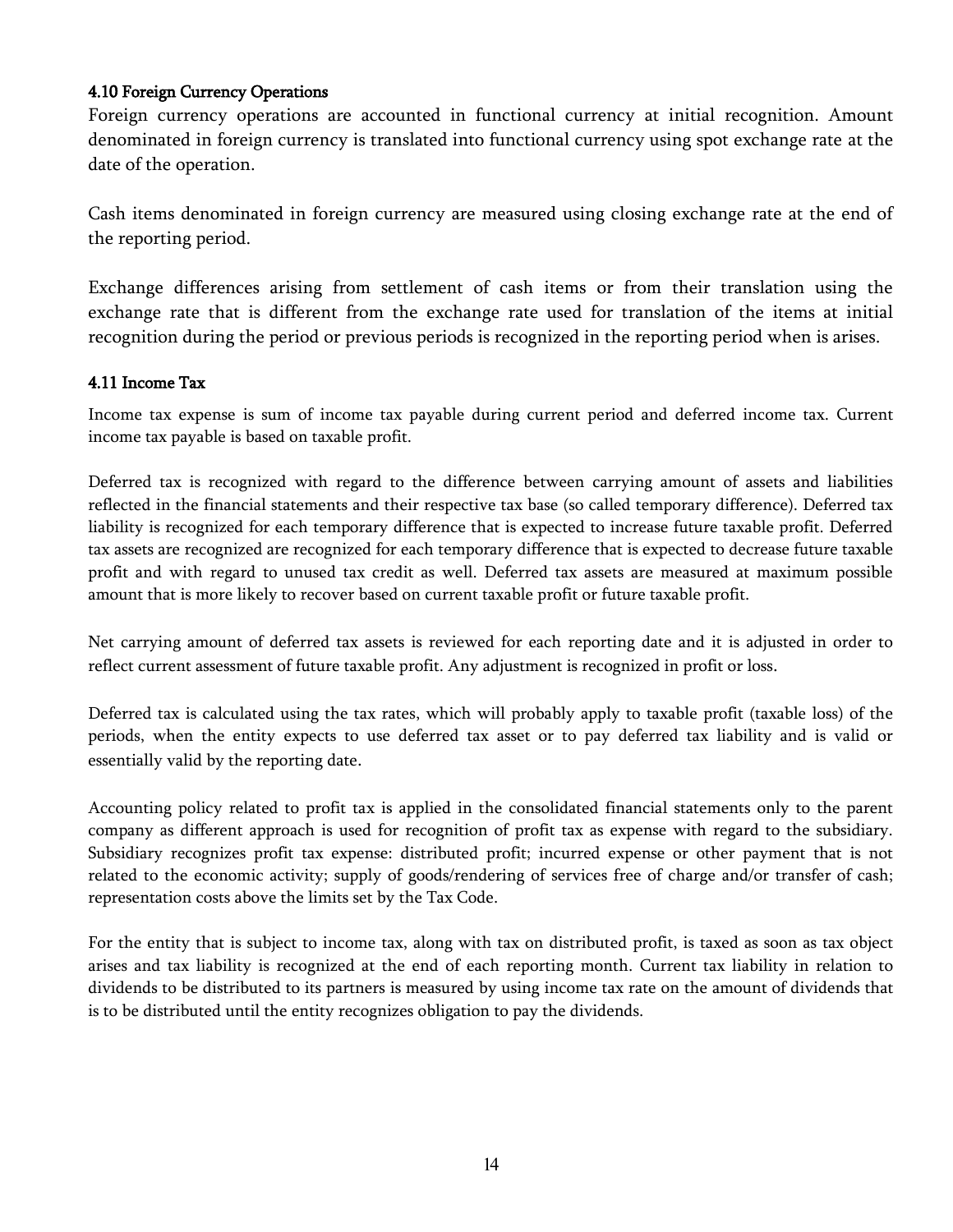#### 5. Annexes to Comprehensive Income Statement

#### 5.1. Revenue Note 1

Revenue received through selling of goods, services and works is broken down as follows:

Revenue

| Item                   | 2018    | 2017    |
|------------------------|---------|---------|
| Selling of goods       | 126290  | 121198  |
| Rendering services     | 1162730 | 1081458 |
| Other operating income | 118481  | 227522  |
| Total revenue:         | 1407501 | 1430178 |

Realization includes revenue from sale of goods as well as own produce. Teaching process revenue includes all revenues generated from all types of educational programs and examinations of GFPAA and LTD Institute of Professional Accountants.

5.2. Other Income Note .2

Other income includes income received from various sources. They are broken down as follows:

| Name                                                                         | 2018             | 2017     |
|------------------------------------------------------------------------------|------------------|----------|
| Membership fee of corporate members                                          | 95667            | 94350    |
| Membership fee of physical entities                                          | 148802           | 142473   |
| Membership initiation fee                                                    | 4065             | 4185     |
| <b>Interest Income</b>                                                       | 92369            | 77033    |
| Contributions and income from realization of books purchased by grants       | $\boldsymbol{0}$ | 3583     |
| Contributions and depreciation of property, plant and equipment purchased by |                  |          |
| grants                                                                       | 0                | 247      |
| Non-claim income                                                             | 14005            | 51746    |
| Gifts for anniversary                                                        | 1188             | 0        |
| Contributions                                                                | 1000             | 0        |
| Adjustment of differed income                                                | 4905             | 0        |
| Other income                                                                 | 590              | $\theta$ |
|                                                                              |                  |          |
| Total other income:                                                          | 361403           | 373623   |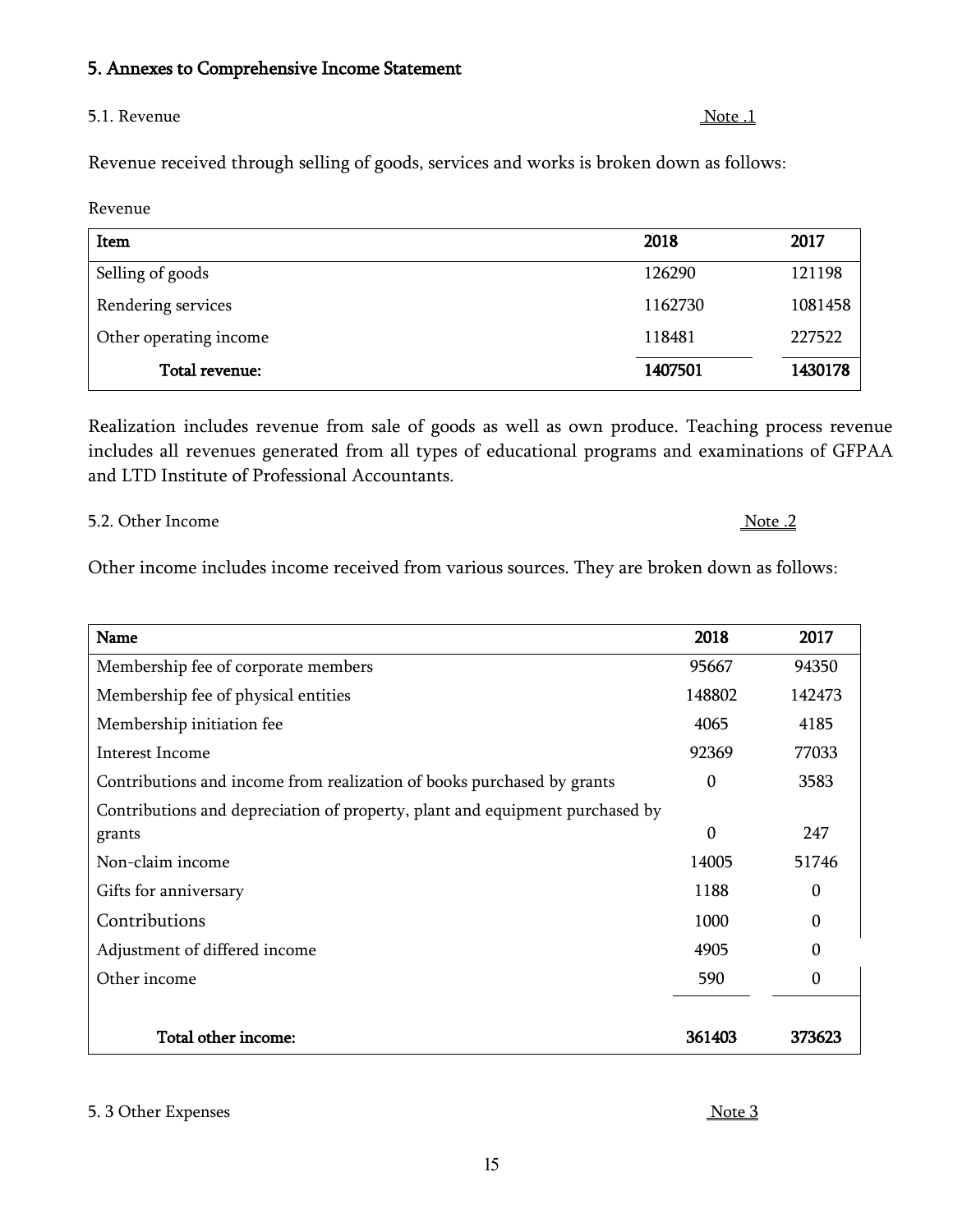Other expenses includes purchased services, expenses related to members and other non-operating expenses, as follows:

| Name                                                     | 2018   | 2017     |
|----------------------------------------------------------|--------|----------|
| Membership fee paid                                      | 12836  | 13527    |
| Written off membership fees                              | 176632 | 175990   |
| Members conference costs                                 | 8618   | 6924     |
| Written off carrying amount of PPE                       | 8776   | 1486     |
| Charity and support                                      | 1960   | 4713     |
| <b>Bad debts</b>                                         | 446    | 11143    |
| Non-operating expenses                                   | 590    | 1100     |
| Representational expenses                                | 9081   | 638      |
| Adjustment of differed tax active                        | 42582  | $\theta$ |
| Tax expense                                              | 7266   | 7081     |
| Foreign exchange difference                              | 840    | 675      |
| Income tax paid on behalf of non-resident legal entities | 913    | 1128     |
| Income tax on dividends received 5%                      | 5381   | 4590     |
| Purchased service                                        | 534232 | 335309   |
| Total other expenses:                                    | 811341 | 564304   |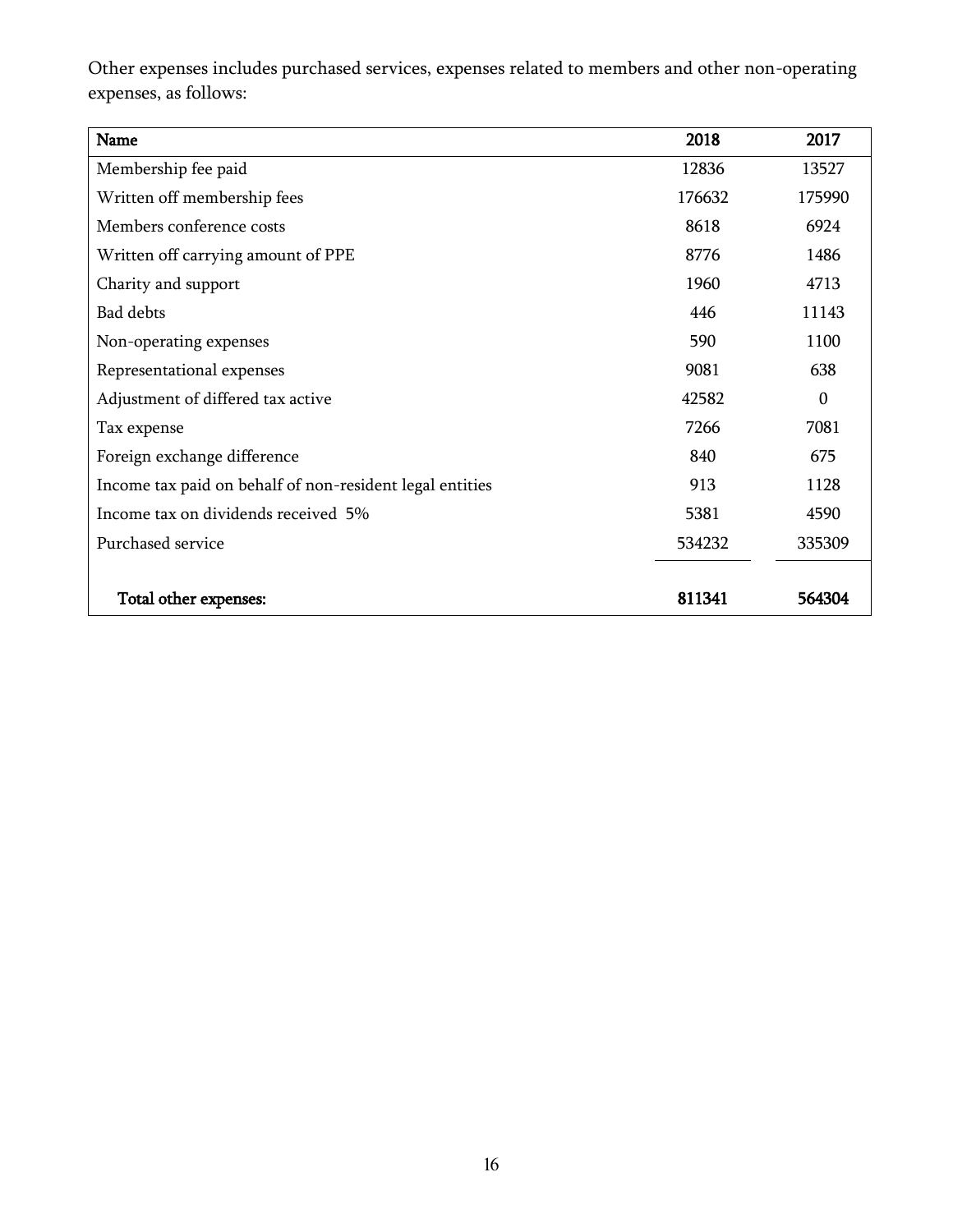#### 6. Notes to the Balance Sheet

#### 6.1 Non-current Assets

1) Property, Plant and Equipment Note 4

|                |                        | Balance  |              |           |            |
|----------------|------------------------|----------|--------------|-----------|------------|
|                | Name                   | at       | Additions    | Disposals | Balance at |
|                |                        | 31.12.18 |              |           | 31.12.17   |
|                | Cost                   |          |              |           |            |
| 1              | Library                | 1329     | $\mathbf{0}$ | 7955      | 9284       |
| $\overline{2}$ | Office equipment       | 171494   | 13975        | 17916     | 175435     |
| 3              | Furniture and fixtures | 145193   | 9220         | 13552     | 149525     |
| $\overline{4}$ | Vehicles               | 105775   | 105775       | 48739     | 48,739     |
| 5              | <b>Buildings</b>       | 662887   |              |           | 662887     |
|                | <b>Total</b>           | 1086678  | 128970       | 88162     | 1045870    |
|                |                        |          |              |           |            |
|                |                        | Balance  |              |           |            |
|                |                        | at       | Additions    | Disposals | Balance at |
|                | Depreciation           | 31.12.18 |              |           | 31.12.17   |
| 1              | Library                | 328      | 63           | 1735      | 2000       |
| $\overline{2}$ | Office equipment       | 132076   | 9225         | 16923     | 139774     |
| 3              | Furniture and fixtures | 108068   | 6181         | 12481     | 114368     |
| $\overline{4}$ | Vehicles               | 7875     | 8675         | 30800     | 30000      |
| 5              | Buildings              | 82629    | 8244         |           | 74385      |
|                | <b>Total</b>           | 330976   | 32388        | 61939     | 360527     |
|                | <b>Carrying Amount</b> | 755702   |              |           | 685343     |

Initial cost of property, plant and equipment is cash or cash equivalents paid (or to be paid) for purchase of the asset at the moment of purchase or fair value of transferred compensation. The following items are considered in measurement of initial cost:

(a) Purchase price, including legal and broker service cost, import duties and irrevocable purchase payments, excluding trade discounts and rebates;

- (b) Any expenditure that is directly related to delivery of the asset to its location and condition;
- (c) Initial estimates of costs related to dismantle of asset, liquidation and restoration that the entity committed at the moment of purchase or afterwards.

#### 6.2 Intangible Assets Note 5

| Name | Balance at<br>31.12.18 | Additions | Disposals | Balance at<br>31.12.17 |
|------|------------------------|-----------|-----------|------------------------|
| Cost |                        |           |           |                        |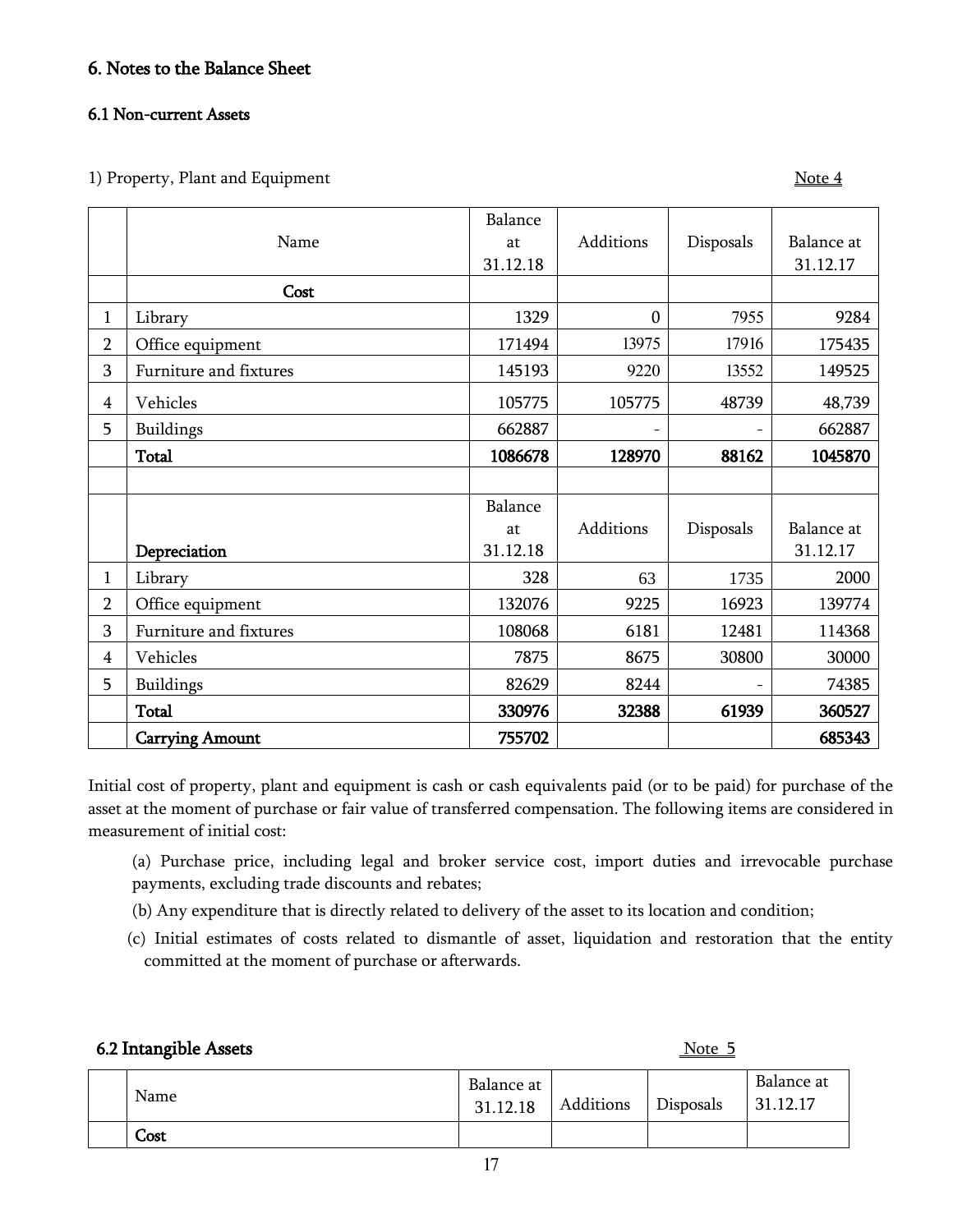| 1              | Accounting software 'Oris'             | 3400       | 250                      | 596                      | 3746       |
|----------------|----------------------------------------|------------|--------------------------|--------------------------|------------|
| $\overline{2}$ | Video lectures administration software | 5000       |                          |                          | 5000       |
| 3              | Software for recording lectures        | 552        |                          |                          | 552        |
| $\overline{4}$ | Video lectures                         | 26076      | 2636                     |                          | 23440      |
| 5              | Software ICS (management system)       | 4450       | $\overline{\phantom{a}}$ |                          | 4450       |
| 6              | License of Strados Studio              | 5467       | $\overline{\phantom{a}}$ |                          | 5467       |
|                | <b>Total</b>                           | 44945      | 2886                     | 596                      | 42655      |
|                |                                        | Balance at |                          |                          | Balance at |
|                | Amortization                           | 31.12.18   | Additions                | Disposals                | 31.12.17   |
| 1              | Accounting software 'Oris'             | 2319       | 173                      | 595                      | 2741       |
| $\overline{2}$ | Video lectures administration software | 1998       | 499                      |                          | 1499       |
| 3              | Software for recording lectures        | 453        | 99                       |                          | 354        |
| 4              | Video lectures                         | 16243      | 7128                     |                          | 9115       |
| 5              | Software ICS (management system)       | 3280       | 200                      |                          | 3080       |
| 6              | License of Strados Studio              | 2118       | 477                      | $\overline{\phantom{0}}$ | 1641       |
|                | <b>Total</b>                           | 26411      | 8576                     | 595                      | 18430      |
|                |                                        |            |                          |                          |            |
|                | <b>Carrying Amount</b>                 | 18534      |                          |                          | 24225      |

Amortization of intangible assets is charged using straight-line method, assets are carried at cost reduced by accumulated amortization.

#### **Current Assets** Note 6

Inventory consists of the following main groups:

#### 6.3 Inventory

| Amount |        |
|--------|--------|
| 2018   | 2017   |
| 5885   | 8878   |
| 106723 | 50685  |
| 76968  | 10275  |
|        |        |
|        | 69838  |
|        | 189576 |

Books received as contribution and accounting software Oris make up the goods balance. Products balance includes – International Financial Reporting Standards, Quality Assurance and Audit Standards and ACCA textbooks, and other inventory consists of stationery and fuel balances of GFPAA and LTD Institute of Professional Accountants.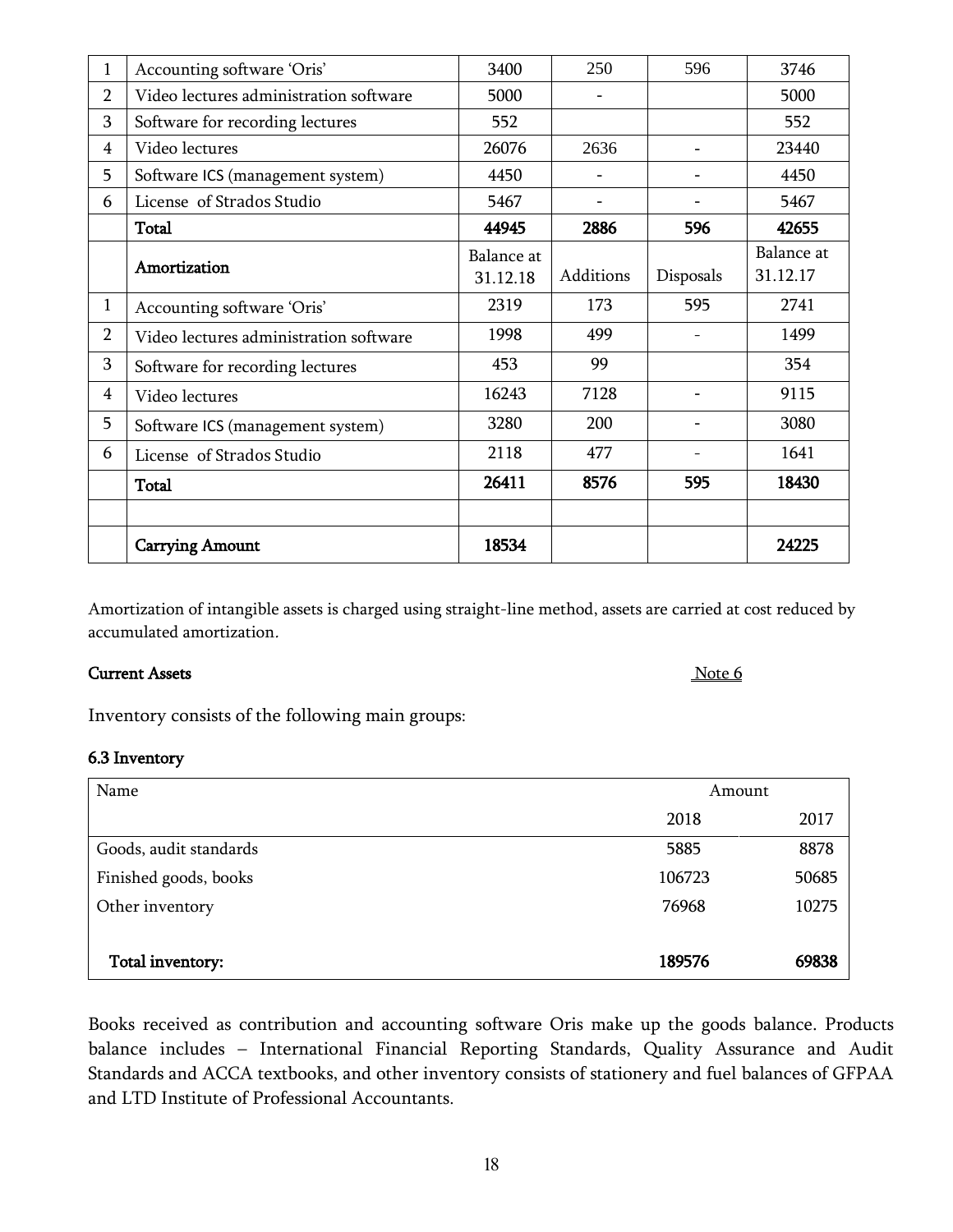#### 6.4 Trade and other Receivables Note 7

Accounts receivables is broken down as follows:

| Name                                                | 2018      | 2017      |
|-----------------------------------------------------|-----------|-----------|
|                                                     |           |           |
| Receivables from supply and services                | 54441     | 19761     |
| Receivables from members                            | 246482    | 356371    |
| Adjustment of the doubtful receivables (membership) | $-151247$ | $-180185$ |
| Personnel receivables                               | 0         | 35        |
| Prepayments to suppliers                            | 12597     | 5399      |
| Prepaid taxes                                       | 19023     | 10516     |
| <b>Total Receivables and Prepayments:</b>           | 181296    | 211897    |

#### Trade receivables include ordinary lease receivable

Future minimal lease payments related to irrevocable ordinary lease agreements by periods:

|                                             | 2018   | 2017   |
|---------------------------------------------|--------|--------|
| Not later than one year                     | 466    | 466    |
| After one year but no later than five years | 1,864  | 1,864  |
| After five years                            |        | 466    |
| Total                                       | 2,330  | 2,796  |
| 6.5 Issued Loans                            |        | Note 8 |
| Issued loans measured at amortized cost     |        |        |
|                                             | 2018   | 2017   |
| Long term loans                             | 12,570 | 37,415 |
| Total                                       | 12,570 | 37,415 |

Interest income from issued loans measured at amortized cost amounted to GEL 2455 during the reporting period.

#### 6.6 Cash and cash equivalents Note 9

Cash and cash equivalents of GFPAA and Institute of Professional Accountants are deposited in Georgia's banks in national and foreign currencies in Tbilisi and at the locations of the branches. Its structure is as follows: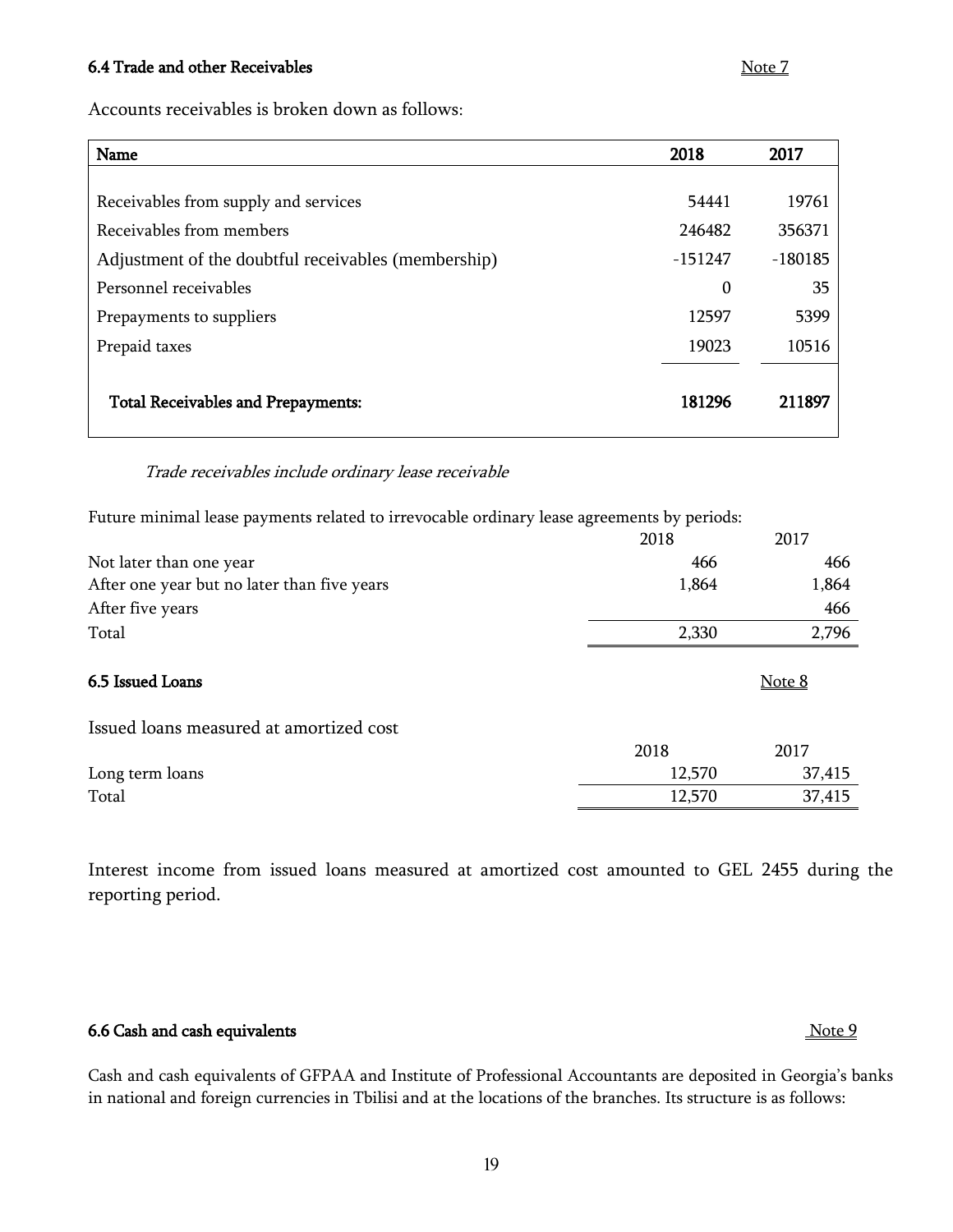| Name                              | 2018   | 2017    |
|-----------------------------------|--------|---------|
|                                   |        |         |
| Cash at hand                      | 2081   | 941     |
| Cash at current accounts in banks | 26965  | 25943   |
| Short term bank deposits          | 957653 | 1049778 |
|                                   |        |         |
| Total cash and cash equivalents   | 986699 | 1076662 |
|                                   |        |         |

#### 6.7 Deferred Income Note 10

Deferred income includes the following future incomes:

Deferred Income

| Name                          | 2018  | 2017  |
|-------------------------------|-------|-------|
| Financial income of next year | 35932 | 38410 |
|                               | 35932 | 38410 |

#### 6.8 Trade and other payables  $\frac{\text{Note 11}}{\text{1}}$

Trade and other payables are broken down as follows:

| Name                                           | 2018   | 2017   |
|------------------------------------------------|--------|--------|
|                                                |        |        |
| Liabilities for supplies and services received | 32403  | 7153   |
| Advances received                              | 110220 | 97967  |
| Outstanding salaries                           | 2400   | 1600   |
| Liabilities against personnel                  | 0      | 20     |
| Other liabilities                              | 5270   | 6283   |
|                                                | 150293 | 113023 |

#### Ordinary lease liability included under trade payables

The entity has rented office space under ordinary lease with 5-year remaining lease term. Lease payments are made in fixed amounts. Lease payments recognized as expenses are as follows:

|                      | 2018  | 2017  |
|----------------------|-------|-------|
| Short term liability | 89760 | 89370 |